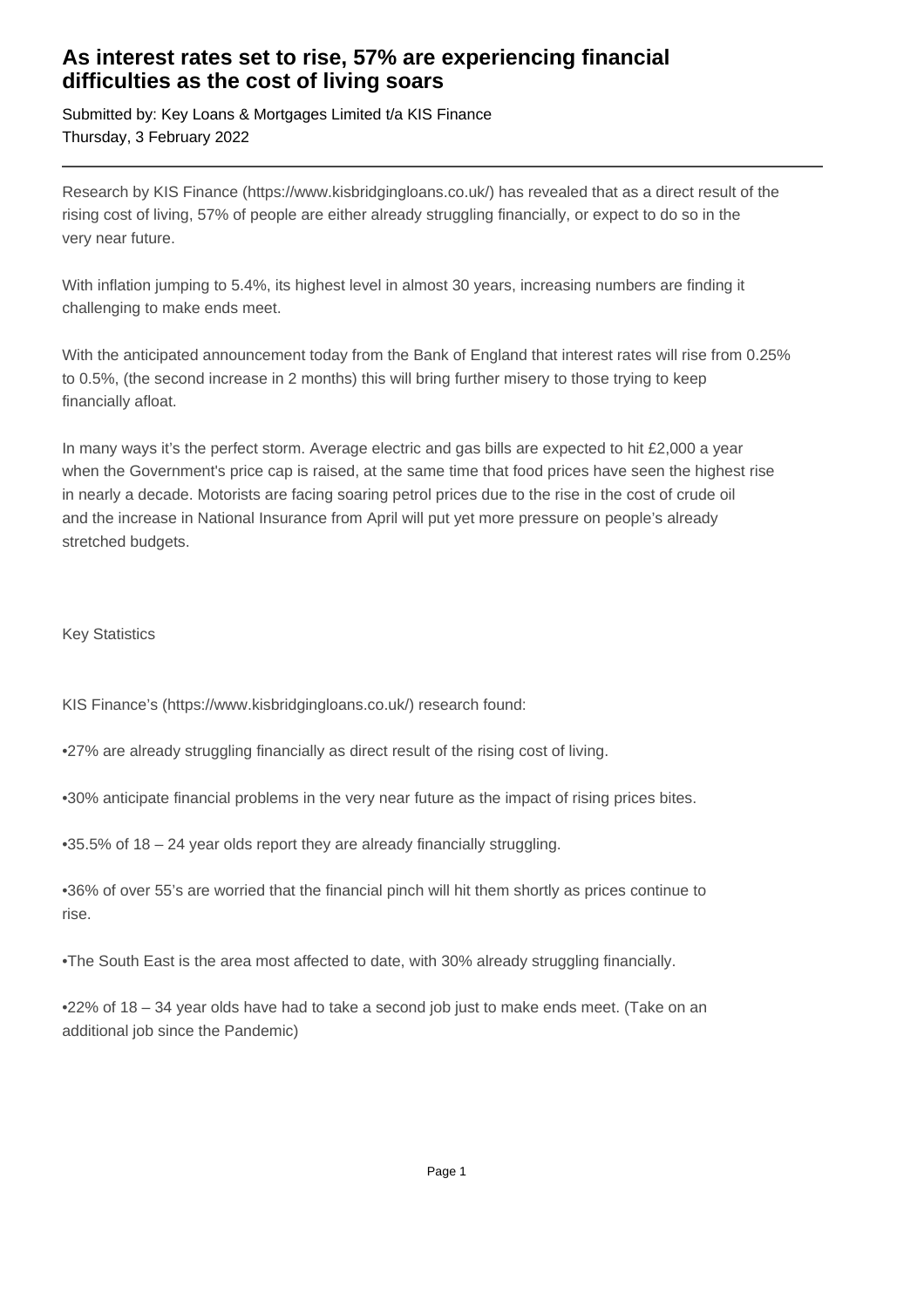Over a quarter of people are already struggling financially

As the impact of rising inflation starts to really bite, over a quarter of those surveyed report struggling to make ends meet. With real wages in the UK predicted to be lower by 2026 than they were in 2008, this worrying trend looks set to remain for some time.

Whilst some inflation is needed to keep the economy running smoothly, the current rate is over double the ideal level of 2% that the Bank of England aims to maintain. With some predicting even further increases, a rising number of people are likely to struggle to get by.

With today's announcement by the Bank of England expected to see an increase in interest rates from 0.25% to 0.5%, the second rise in 2 months, this will put further pressure on stretched household budgets, as mortgage and loan repayments increase.

This is not like previous times of high inflation

Unlike previous periods of high inflation, the current rise in prices is not simply linked to increased consumer expenditure.

The increase in fuel costs and the impact on the cost of everyday goods and services, alongside rising food prices, means that today's inflation is being driven by the increase in the cost of essentials.

Research by KIS has found that only 30% of people report a rise in pay since before the pandemic, whilst 70% have seen their wages either stagnate or fall. Therefore it's not been an increase in non-essential spending that has driven the current rise in the cost of living and the announcement that interest rates are set to rise will do little to help reduce these inflationary pressures.

A third fear that the worst is still to come

Nearly a third of people reported genuine concern that rising prices and the increasing cost of living would have a negative impact on their lives in the very near future. Whilst some have been able to make use of savings built up over lock down to help meet increasing costs, this temporary buffer won't last for long and the impact of a permanently higher cost of living is a real worry for many.

As energy prices soar, pushing up both the direct cost for heating and powering our homes, and the indirect cost of other goods and services, the impact on household budgets is one that few can ignore.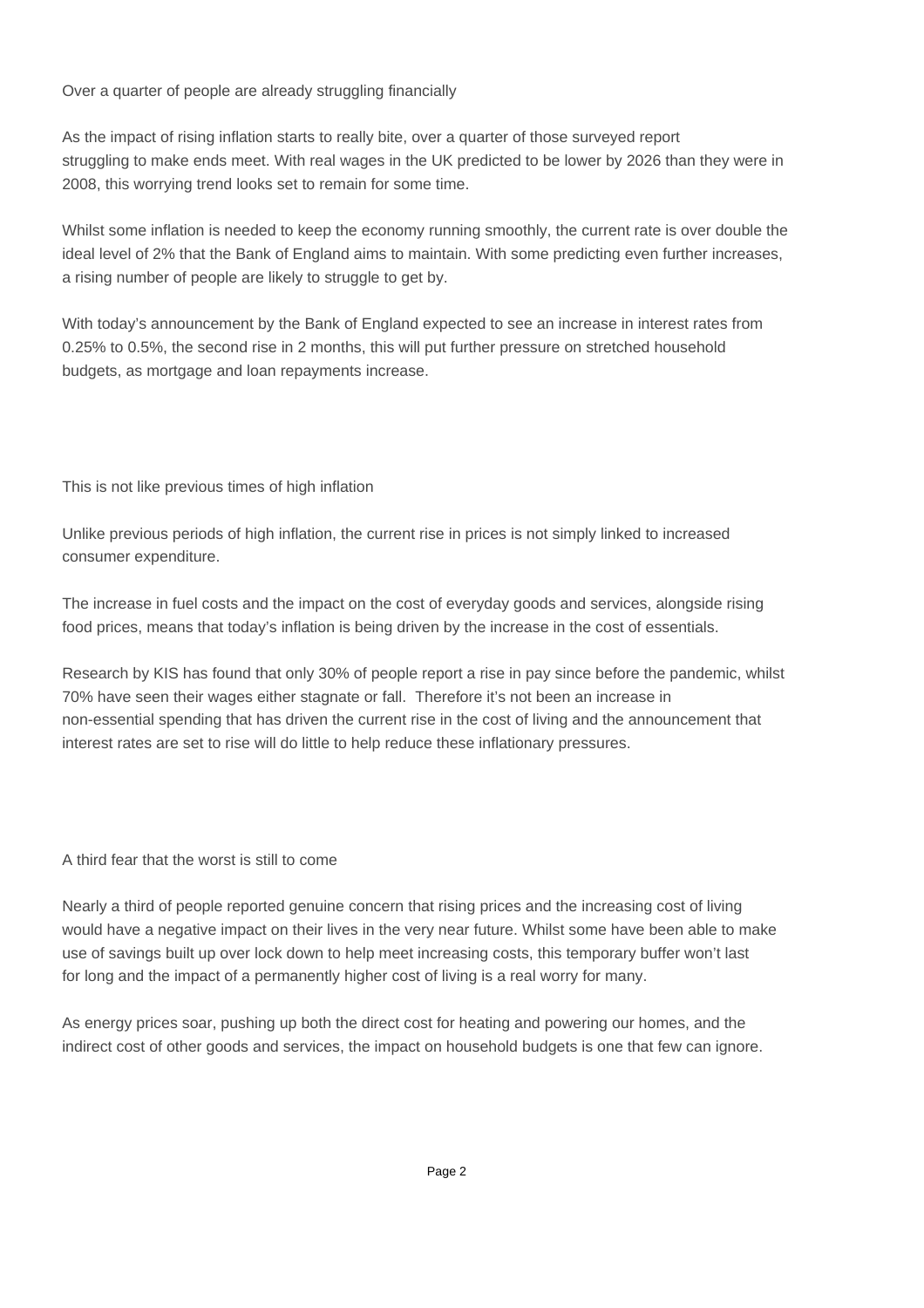#### Young people hit the hardest by rising costs

Over 35% of those aged 18 to 24 are reporting that they are already struggling to get by financially. Research by the think tank Demos, has found that young people are currently the hardest hit and face the 'greatest uphill battle' to make ends meet. With potentially higher levels of debt and lower incomes, it's this generation that may find it the hardest to take on additional expenses as cost rise.

As their expenditure increases on day to day living, their ability to save is likely to be hard hit. For many this will mean that the dream of saving a deposit to get onto the property ladder will now be even less of a reality than before.

#### Costs rise as salaries fall

24% of those aged between 18 and 34 have reported a fall in their wages compared to before the pandemic. With many younger people employed in the sectors greatest hit over the last 2 years, including hospitality and retail, it's not surprising that they have seen their incomes fall, either as a direct result of a wage cut or due to a reduction in their hours. Sat alongside increasing costs for food, fuel and other essentials the impact for young people can't be under-estimated.

22% of young people forced to take additional jobs

As many of those aged 18 to 24 struggle to make ends meet, nearly a quarter have had to take an additional job to get by. Whilst people may choose to have a second job to supplement their income, many young people are now finding that they have no alternative if they are to manage financially.

When asked why they took on an additional role, some responded that they were worried about job security and took on other jobs in case their primary role was at risk in the future. Whilst this may boost their finances in the short term, the additional pressure of longer hours and juggling multiple jobs may well take its toll on the well being of those that find themselves in this situation.

36% of over 55's are worried that things are going to get a lot worse

Whilst younger people are already feeling the impact of the rising cost of living, those aged over 55 are the most worried about the impact on their finances in the coming months and anticipate finding themselves in difficulties soon. Whilst they may have higher levels of savings, anyone who is thinking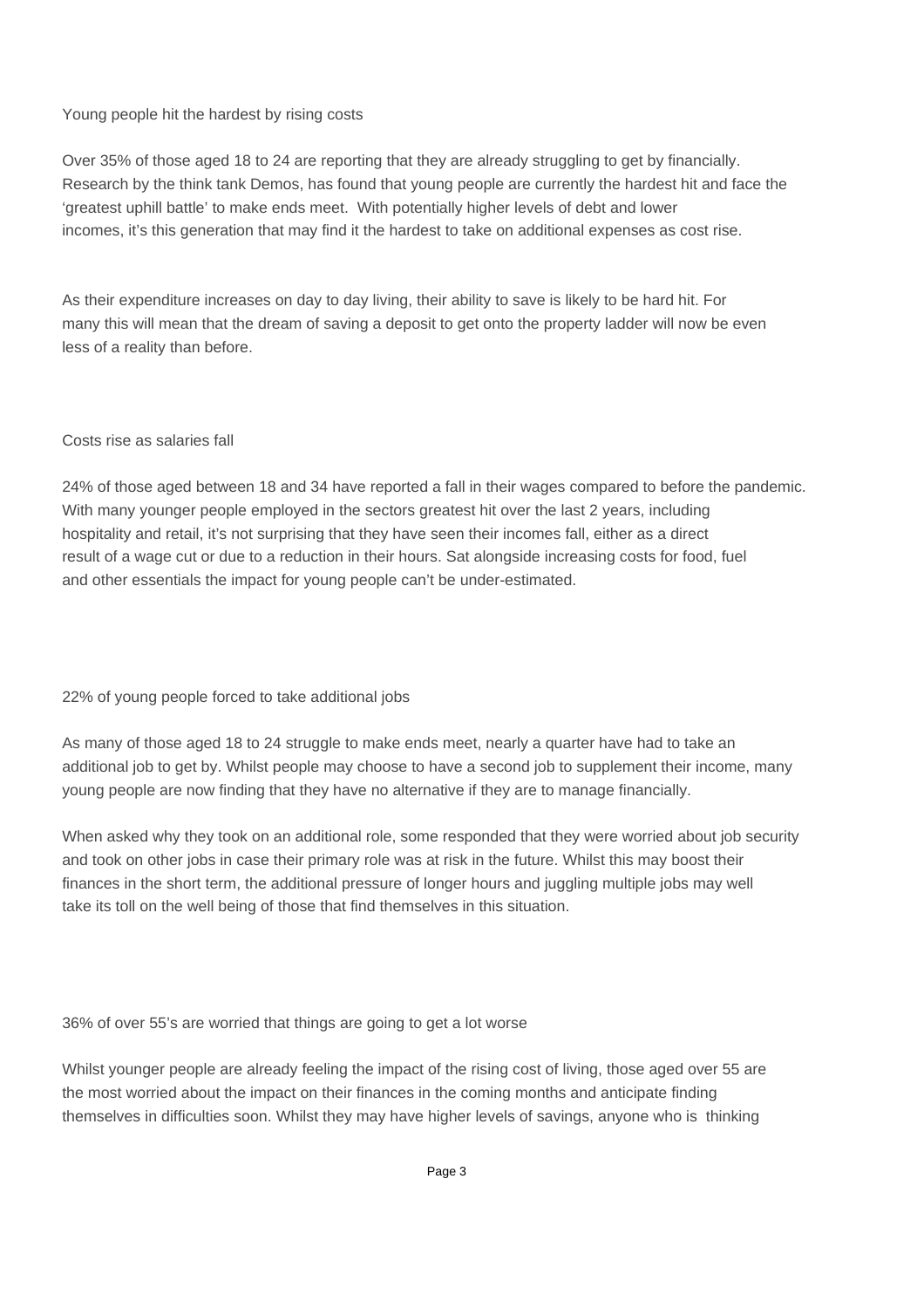about retirement in the next few years may now be reconsidering whether they can afford to do so.

#### South East the hardest hit

30% of those in the South East report already being in financial difficulties as a direct result of rising costs. Whilst average wages may be higher, increases in living costs are being acutely felt by those living there. As interest rates now rise, those with large mortgages will feel the pinch even more as monthly repayments increase alongside other rising costs.

Holly Andrews, MD at KIS Finance (https://www.kisbridgingloans.co.uk/) comments on the findings:

"The anticipated announcement by the Bank of England that interest rates are increasing to 0.5% will be a further blow to those trying to get onto the property ladder.

Shortages in the housing market are forcing prices up at the same time that rents are at some of their highest rates ever.

With the cost of borrowing increasing alongside the rising cost of living, those saving for a deposit will find this even more challenging. Similarly those applying for a mortgage may find it more difficult to meet income requirements, as disposable income is hit by the rising cost of essentials.

With the potential for 2 further increases in interest rates this year the situation doesn't look like it will ease for home buyers anytime soon."

### [ENDS]

Notes to journalists/editors:

All figures, unless otherwise stated, are from a survey conducted by The Leadership Factor for KIS Finance. The total sample size was 1,500. Fieldwork was undertaken between 21st January 2022 and 28 January 2022. The survey was carried out online.

Further data breakdowns (by age, gender, region, and city) are available on request.